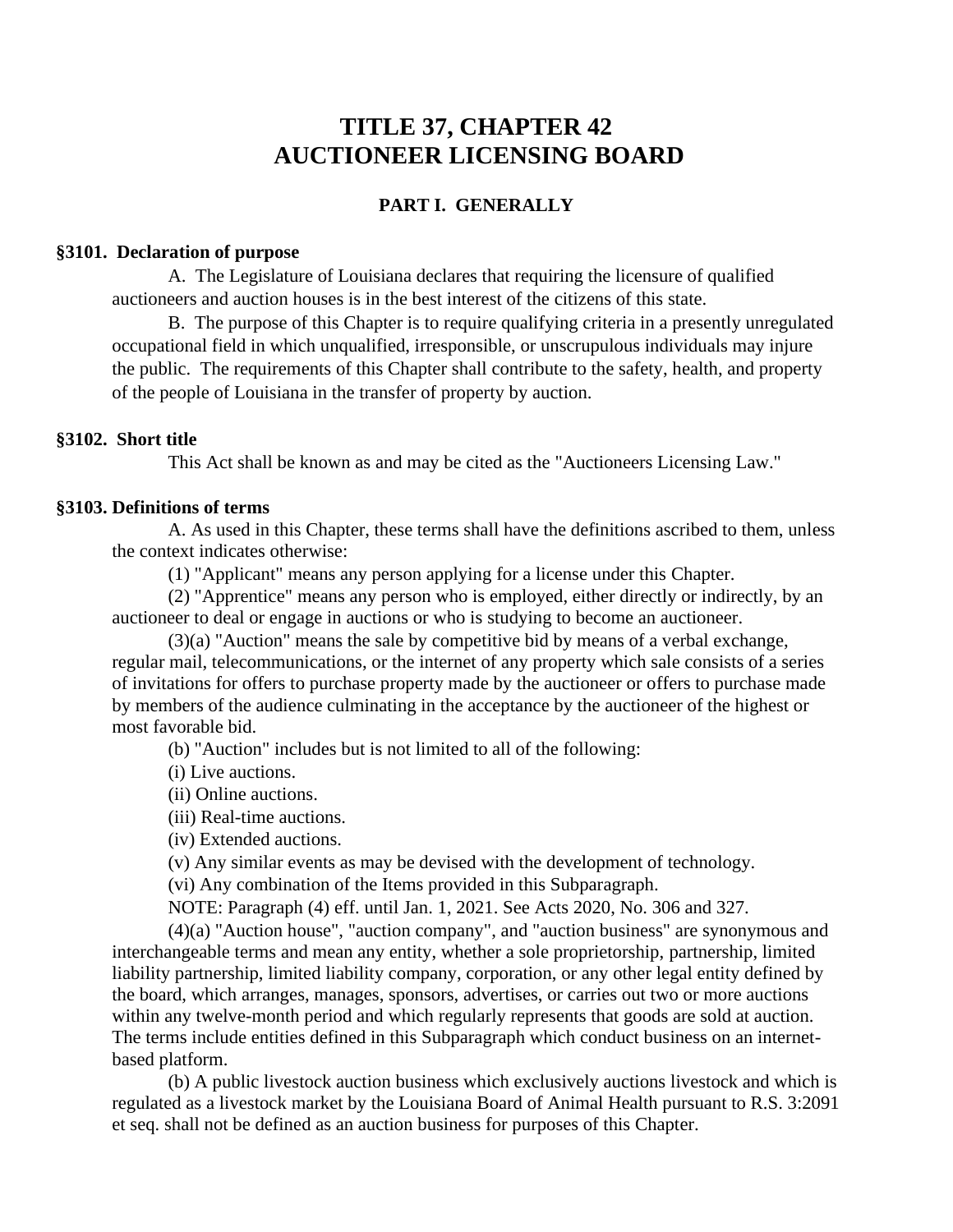(5) "Auctioneer" means any person who, for another, with or without receiving or collecting a fee, commission, or other valuable consideration, sells or offers to sell property at an auction.

(6) "Board" means the Louisiana Auctioneers Licensing Board created in this Chapter.

(7) "Department" means the office of the governor.

 (8) "Internet-based platform" means a website which is used by licensed auction houses or auctioneers to conduct auctions as defined in this Chapter.

(9) "Licensee" means any person holding a license under this Chapter.

 (10) "Person" means an individual, partnership, company, corporation, association, or group however organized.

(11) "Property" means any property, tangible and intangible, real, personal, or mixed.

(12) "Secured party" means a person holding a security interest.

 B. The board may define terms in the regulation of licensing of auctioneers only pursuant to and consistent with the provisions of this Chapter.

## **§3104. Exclusions**

The provisions of this Chapter shall not apply to the following:

(1) A sale conducted by order of any United States Court pursuant to Title 11 of the United States Code relating to bankruptcy.

(2) A sale conducted by an employee of the United States or the state of Louisiana or its political subdivisions in the course and scope of his employment.

(3) A sale conducted by a charitable or nonprofit organization.

(4) A sale conducted by an individual of his own property if such individual is not engaged in the business of selling such property as an auctioneer on a regular basis.

(5) A foreclosure sale of realty conducted personally by a trustee under a recorded deed of trust.

(6) A foreclosure sale of personal property conducted personally by the mortgagee or other secured party or an employee of such mortgagee or other secured party acting in the course and scope of his employment under a recorded chattel mortgage or other security or agreement.

(7) A sale conducted by sealed bid.

#### **§3105. Auction regulations generally**

 A. No person, firm, auction house, or corporation, or combination thereof shall sell, dispose of, or offer for sale at public auction or cause or permit to be sold, disposed of, or offered for sale at any public auction any property of whatsoever nature unless said auction is conducted by a duly licensed auctioneer and if such sale takes place at an auction house, by a duly licensed auction house, if the owner of the auction house is not a licensed auctioneer.

 B. Notwithstanding any other provision of law to the contrary, a person, firm or corporation, or combination thereof, may sell, dispose of, or offer for sale at any public auction any property of whatever nature without the necessity of any other license, provided that the auction is conducted by a person who is a duly licensed Louisiana auctioneer or Louisiana livestock auctioneer or Louisiana apprentice auctioneer working under the supervision of a Louisiana licensed auctioneer, whichever is applicable, or otherwise meets the exceptions in accordance with the provisions of this Chapter.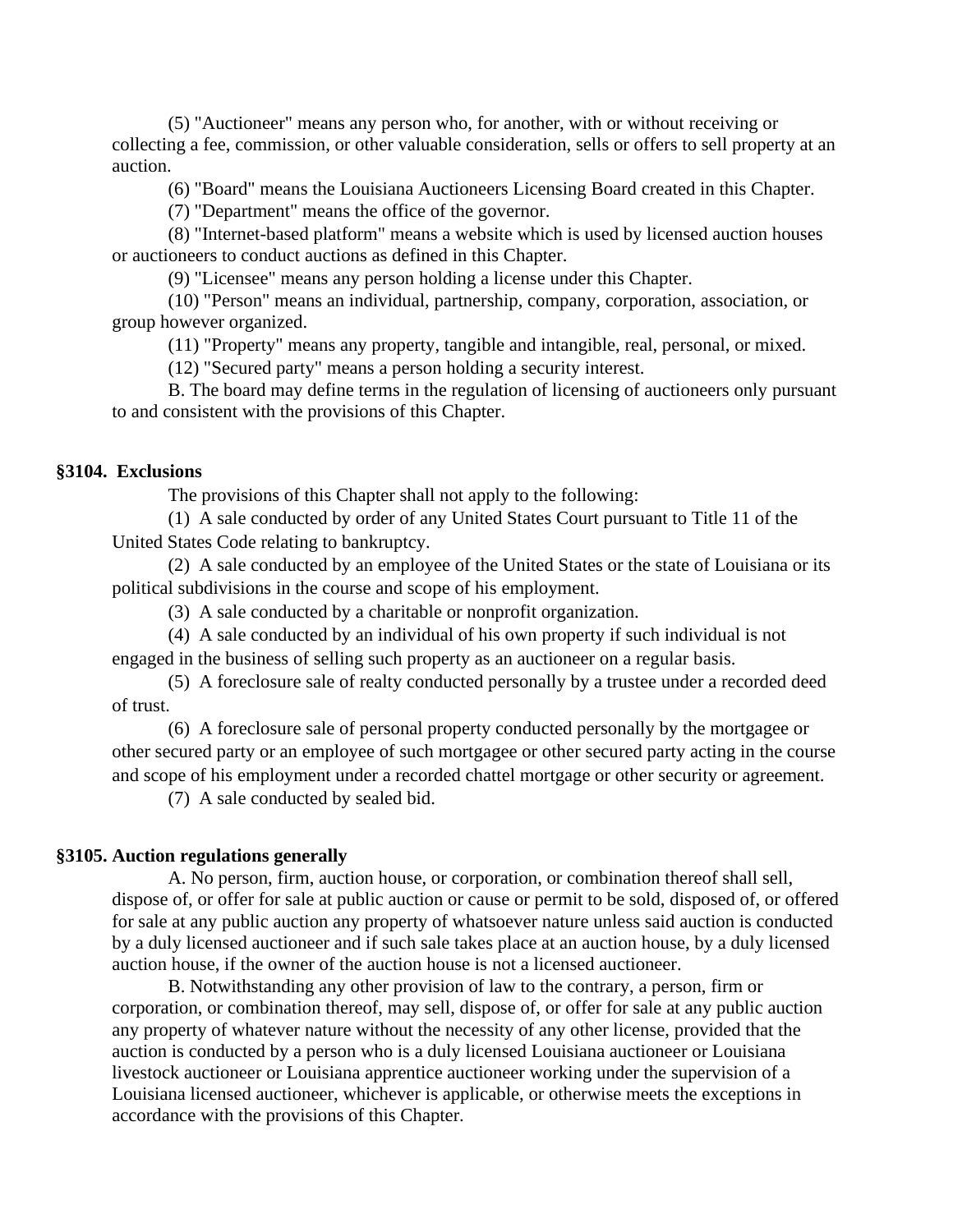C. Auction houses which conduct business solely through internet-based platforms are not required to employ a licensed auctioneer to call the auction. Any live, real-time, or simulcast auction is required to employ a licensed auctioneer to call the live, real-time, or simulcast auction.

 D. Auction houses which conduct any auction through an internet-based platform are responsible for the actions of that platform and its employees or agents in the conduct of that auction.

#### **§3106. Rules and regulations adoption; procedure; oaths**

A. The board may make reasonable rules and regulations relating to the form and manner of filing applications for licenses; the issuance, denial, suspension, and revocation of licenses; and the conduct of hearings consistent with the provisions of the Administrative Procedure Act, R.S. 49:951 et seq.

B. The board or other person authorized by the board may administer oaths and hear testimony in matters relating to the duties imposed on the board pursuant to this Section.

## **§3107. Complaints; penalties**

A. The board may upon its own initiative and shall upon the written complaint of any person investigate alleged violations of this Chapter by any licensed or unlicensed auctioneer, auction house, any applicant, or any apprentice auctioneer or applicant.

B. Whoever violates any provision of this Chapter shall be subject to the penalties provided in R.S. 37:3123.

# **PART II. LICENSING OF AUCTIONEERS AND AUCTION BUSINESSES**

# **§3111. Board creation; qualification; domicile; term of office; confirmation; oath of office; compensation**

A. The Louisiana Auctioneers Licensing Board is hereby created as an agency of the state government in the office of the governor. No member of the board shall be held liable as an individual in any suit against the board.

B. The board shall be composed of seven persons, five of whom shall be auctioneers; one selected from each public service commission district, and two of whom shall be consumers from the public at large, all appointed by the governor. Each appointee shall be a citizen of the United States of America, a resident of Louisiana, and at least thirty years of age. The governor shall designate one member of the board to serve as chairman. The board shall elect a vice chairman annually by majority vote of the total membership of the board.

C. The board shall be domiciled in Baton Rouge, but shall be authorized to meet elsewhere in the state.

D. Each appointed member shall serve at the pleasure of the governor for a term concurrent to the term of office of the governor appointing him, except that each member shall serve until his successor has been appointed and begins serving. Each appointment by the governor shall be submitted to the Senate for confirmation. In the event of the death, resignation, or disability of a member of the board, the governor shall fill the vacancy by appointing a qualified person for the remainder of the unexpired term.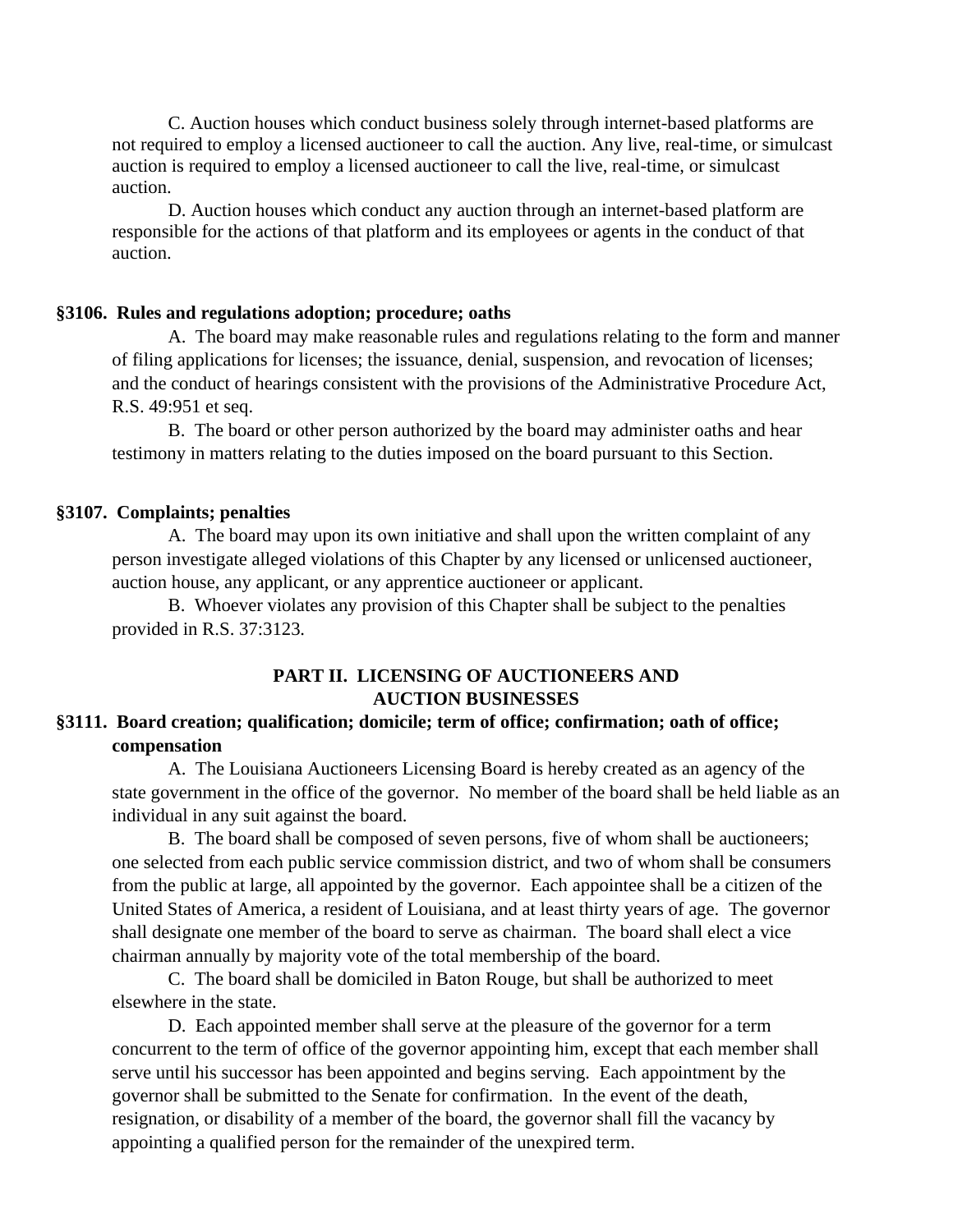E. Each member of the board shall receive a certificate of appointment from the governor, and before beginning his term of office, shall file with the secretary of state his written oath or affirmation for faithful discharge of his official duty.

F. Members of the board may receive a per diem or compensation when actually attending a meeting of the board or any of its committees and for the time spent on behalf of the board on official business. Additionally, members may be reimbursed for actual and necessary travel, incidental, and clerical expenses incurred in carrying out the provisions of this Chapter when and if funds are available from the board's funds.

### **§3112. Powers, duties, authorities, and responsibilities; meeting, quorum**

A. The board shall perform the following duties:

(1) Examine each applicant desiring to be licensed as an auctioneer in the state of Louisiana.

(2) Administer a written examination for licensing at least four times each year in the city of Baton Rouge.

(3) Adopt rules and regulations to govern auctioneers and auction houses in the state of Louisiana.

(4) Issue, suspend, modify, or revoke licenses to do business in the state of Louisiana.

(5) Report to the attorney general of the state of Louisiana all persons violating the provisions of this Chapter.

(6) Repealed by Acts 1997, No. 923, §2.

(7) Adopt its official seal.

(8) Furnish, upon request, a copy of Louisiana auction laws and also an accurate list of those states having reciprocity with Louisiana.

B. The board is authorized to and shall do the following:

(1)(a) Adopt and enforce rules and regulations, bylaws, and rules of professional conduct as the board may deem necessary and proper to regulate auctions and auction houses under its jurisdiction in the state of Louisiana.

- (b) To provide for the efficient operation of the board; and
- (c) Otherwise to discharge its duties and powers under this Chapter.
- (2) Repealed by Acts 2009, No. 411, §1.

(3) Authorize any member of the board to make any affidavit necessary to the issuance of any injunction of other legal process authorized under this Chapter or under the rules and regulations of the board.

(4) Authorize and issue subpoenas to require attendance and testimony and the production of documents for the purpose of enforcing the laws relative to auctions and securing evidence of violations thereof.

(5) Maintain a current list of licensed auctioneers.

(6) Except for the position of chairman, select its officers annually.

- C. The board is authorized and may do the following:
- (1) Appoint a qualified executive secretary.

(2) Employ clerical assistance necessary to carry out the administrative work of the board.

(3) Employ legal counsel to carry out the provisions of this Chapter, provided that the fees of such counsel and the costs of all proceedings, except criminal prosecutions, are paid by the board from its own funds.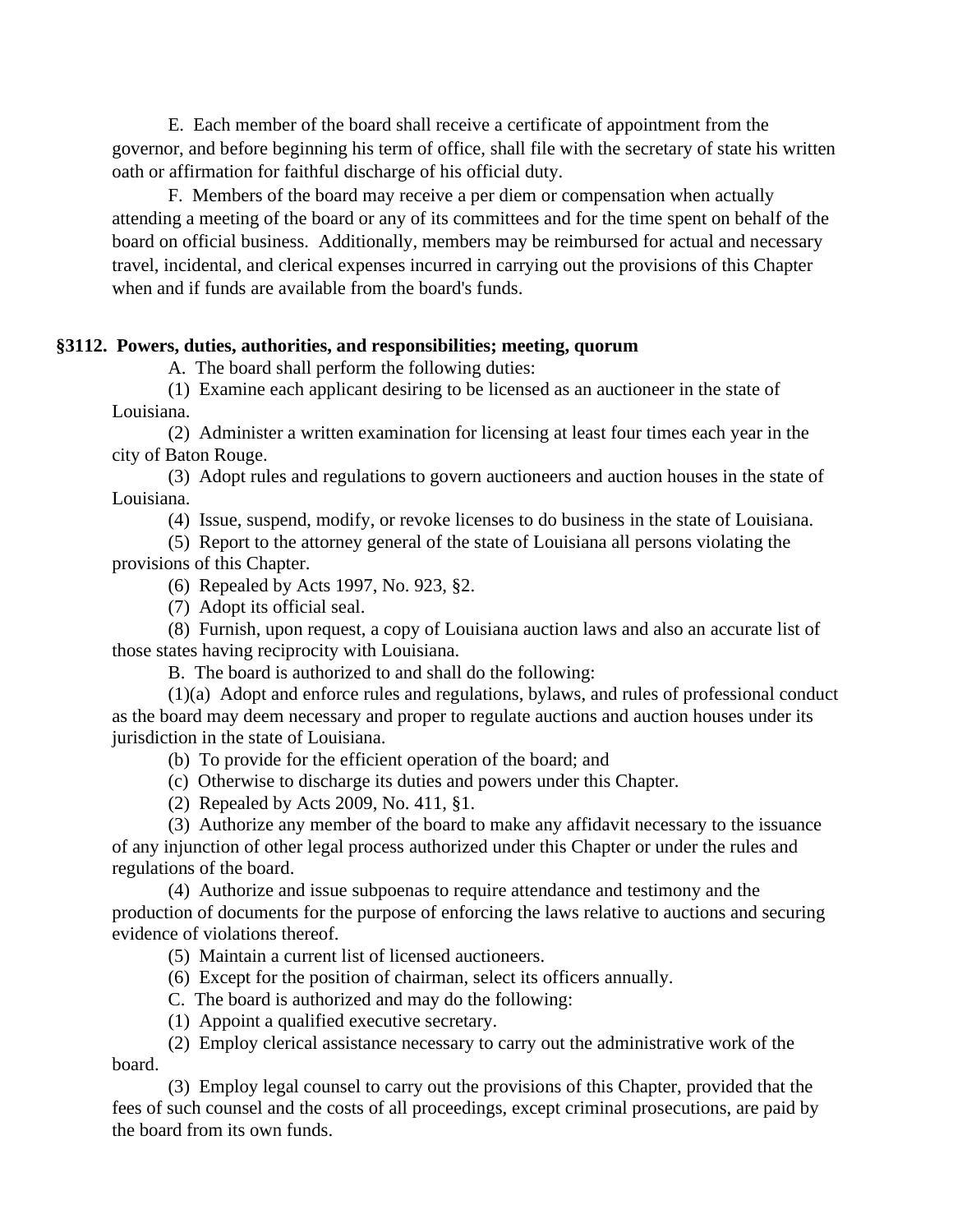(4) Incur all necessary and proper expenses.

(5) Select and appoint investigators to assist the board in investigating complaints filed against any licensed auctioneer. Such investigators may serve subpoenas, gather data, and investigate complaints in the scope and manner and within the authority prescribed by the board.

D. The legal counsel of the board, or in his absence any other member of the board, may administer oaths in the taking of testimony upon any matter appertaining to the duties and powers of the board.

E. The board shall meet bimonthly at regular meetings each year. A special meeting may be held at such time and place as specified by the executive secretary on call of the chairman or four members. The executive secretary shall give written notice of all meetings to the members of the board and the interested public.

F. Four members of the board constitute a quorum for all purposes including the granting or issuance of licenses and the rulemaking and adjudicative functions of the board.

# **§3113. Qualifications of applicants**

A. The board shall base determination of satisfactory minimum qualifications for licensure as an auctioneer on whether the applicant:

(1) Is of good moral character.

(2) Is a citizen of the United States or a legal resident of the state of Louisiana.

- (3) Is at least eighteen years of age.
- (4) Has completed one of the following:
- (a) A series of studies at a school of auctioneering licensed or approved by the board.

(b) An apprenticeship of one year working with and under an auctioneer duly licensed in the state of Louisiana.

B. The board shall base determination of satisfactory minimum qualifications for licensure of an entity as an auction business on the following requirements:

(1) That the entity employs or will employ an auctioneer licensed pursuant to this Chapter to conduct auctions in this state.

(2) If the entity is a foreign corporation, partnership, or limited liability company, that the entity is authorized to do business in this state by and is registered with the secretary of state pursuant to Title 12 of the Louisiana Revised Statutes of 1950.

C. An applicant for licensure as an auctioneer shall fill out and file with the board an application form provided by the board. The form shall require relevant information about the applicant's character, knowledge, and experience in application of that knowledge. Among the data required on the application form, the applicant shall submit the following information:

(1) Educational background.

(2) Previous occupational experience in the auction business.

(3) Three references, including their business addresses, who attest to the applicant's reputation and adherence to ethical standards.

D.(1) An applicant for licensure of an entity as an auction business shall submit the following information on an application form designated by the board:

(a) The name of each owner of the entity and the length of time each such person has been an owner.

(b) Each business address of the entity.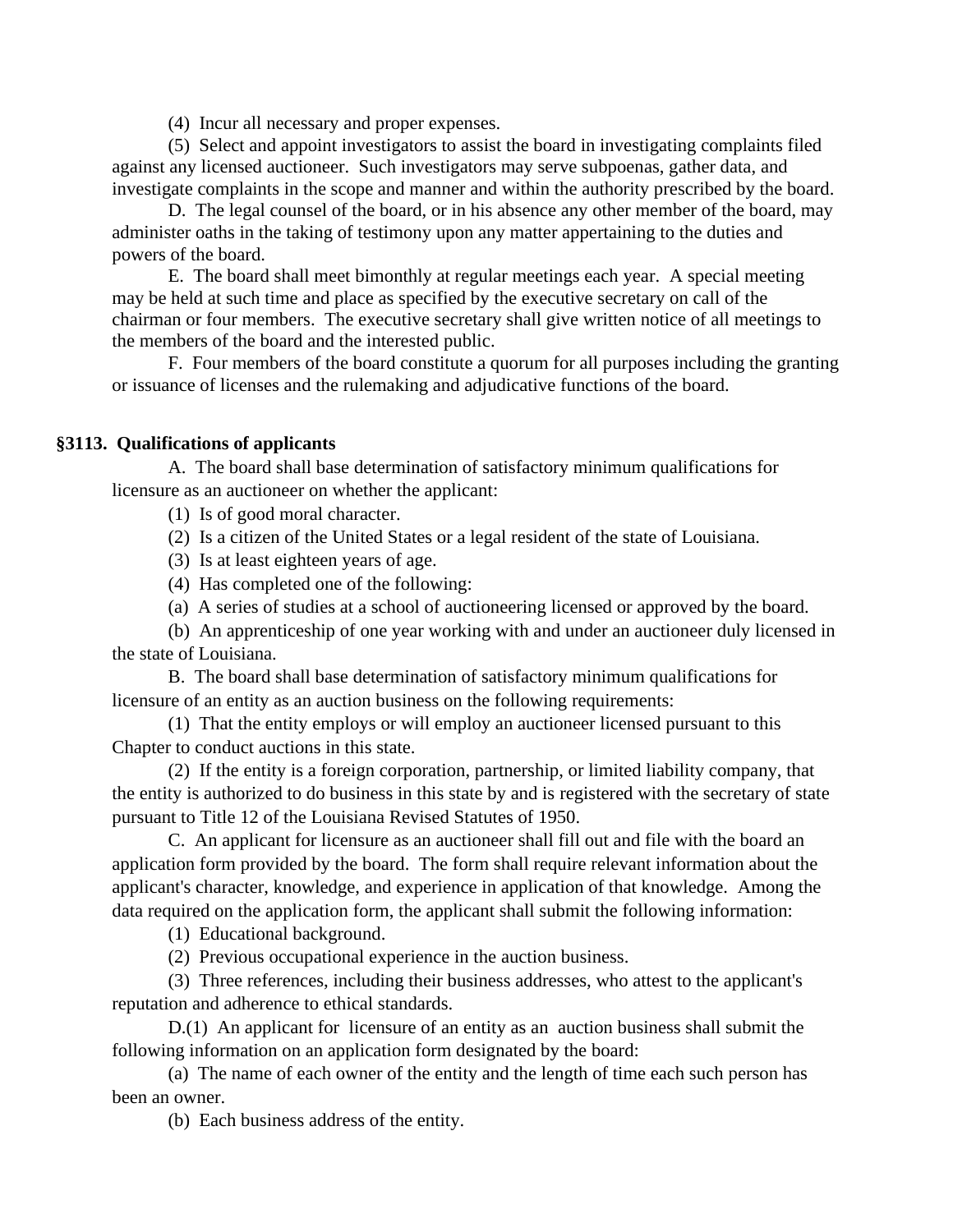(c) Each auctioneer licensed by the date of application who has been employed by the business for more than one auction in the previous calendar year.

(d) The nature of the business and the product sought to be sold.

(e) Two references who shall be auctioneers currently licensed in this state in good standing with the board.

(2) An auction business may operate at more than one location; however, it shall only operate under the name on its license issued by the board.

E. If, in the opinion of the board, the applicant provides inadequate information to allow the board to ascertain whether the applicant satisfies the qualifications for licensure, the applicant shall be required to provide additional information for purposes of the application or may be required to present himself for an interview for this purpose.

# **§3114. Examination; failure; passage; hearing; prior qualification**

A. The board shall determine the scope, form, and content of the examinations for licensure which shall be written and shall include questions on Louisiana auction law and sound business practices.

B. The board shall issue a numbered license to an applicant who meets the requirements of this Chapter, passes satisfactorily the examination administered by the board, and pays the fee to be a licensed auctioneer.

C. An applicant failing in an examination may be examined again upon filing a new application and the payment of the reexamination fee fixed by this Chapter.

D. The board within ten days and in writing shall notify any applicant who is denied licensing of the reason therefor. Within thirty days after receipt of notice, such applicant may make written request to the board for a hearing which, if granted, shall be conducted under the Administrative Procedure Act.

# **§3115. Renewal of license, certificate; penalty**

A.(1) Each original license issued by the board shall be valid throughout this state from the date of issuance until the last day of December next succeeding the date upon which said license was issued unless the license shall have been revoked or suspended for cause as provided in this Chapter.

(2) All bonds and licenses issued under the provisions of this Chapter shall expire on December thirty-first following the date of issuance and shall be nontransferable. Each renewal license shall be valid throughout this state from January first of each year to December thirtyfirst of each year. All applications for renewal of auctioneers' licenses shall be submitted to the board by November first of each year, and licenses shall be issued by January tenth of each year. If application for renewal of license has not been made, the license shall expire on December thirty-first and it shall be illegal for any person to represent himself and act as an auctioneer thereafter. Any auctioneer who submits a renewal application after January first shall be subject to a late penalty of seventy-five dollars, which shall be paid to the Louisiana Auctioneers Licensing Board. Any auctioneer having a previous annual license shall be presumed to be a renewal applicant unless that auctioneer has allowed the license to lapse for more than one year from the date of renewal. If such license has lapsed for twelve continuous months or more, then the auctioneer shall be deemed unlicensed and shall only be licensed by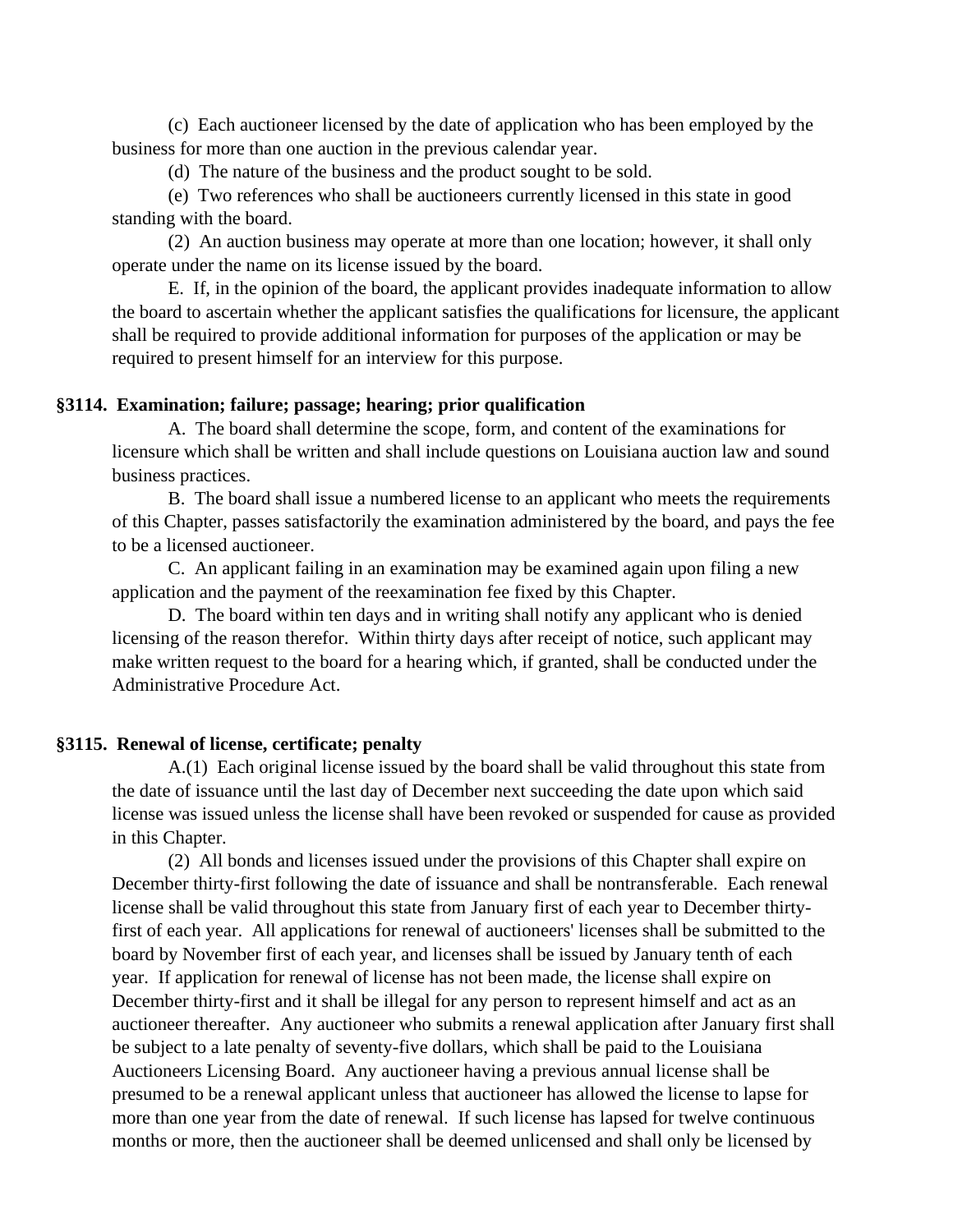completing the same requirements as a new applicant. This requirement may be waived and restoration of the license granted if, in the board's discretion, the circumstances surrounding the auctioneer's failure to renew timely so warrant.

(3) The board shall notify the auctioneer of the need for renewal at the latest known address at least sixty days in advance of the expiration and send such forms for renewal as required by law. The board shall require in such application, or otherwise, information relating to the following:

(a) The name of the applicant.

(b) The street address of applicant's principal place of business and each additional place of business.

(c) The type of business organization of applicant.

(d) The applicant's financial standing.

(e) The applicant's business integrity.

(f) Whether the applicant has an established place of business and is engaged in the pursuit, avocation, or business for which a license is applied for.

(g) Whether the applicant is able to properly conduct the business for which a license is applied for.

(4) All applications for renewal shall be accompanied by the appropriate fee or fees in accordance with the schedule as provided in this Chapter. In the event any application for renewal is denied and the license applied for is not issued, the initial license fee only shall be refunded.

B. The board shall issue the same number for the renewed license as that number issued for the original license.

# **§3116. Fees**

A. Except as otherwise provided in Subsections B and C of this Section, the board may assess the following schedule of fees:

- (1) Application fee \$75.00
- (2) Examination fee \$75.00
- (3) Reexamination fee \$50.00
- (4) Initial license fee for an auctioneer \$150.00
- (5) Annual license renewal fee for an auctioneer \$150.00
- (6) Restoration fee for a license \$100.00
- (7) Replacement fee for a lost, destroyed, or mutilated license \$25.00
- (8) Delinquent renewal fee \$75.00
- (9) Apprentice fee \$100.00
- (10) Annual certification of a licensed auctioneering school or a school offering auctioneering courses - \$150.00.
	- (11) Initial license fee for an auction business \$300.00.
	- (12) Annual license renewal fee for an auction business \$300.00.

B. The fee for initial licensure or annual renewal of licensure of a nonresident auctioneer

licensed or to be licensed by reciprocity pursuant to R.S. 37:3117 shall be the greater of either:

(1) The sum of one hundred fifty dollars.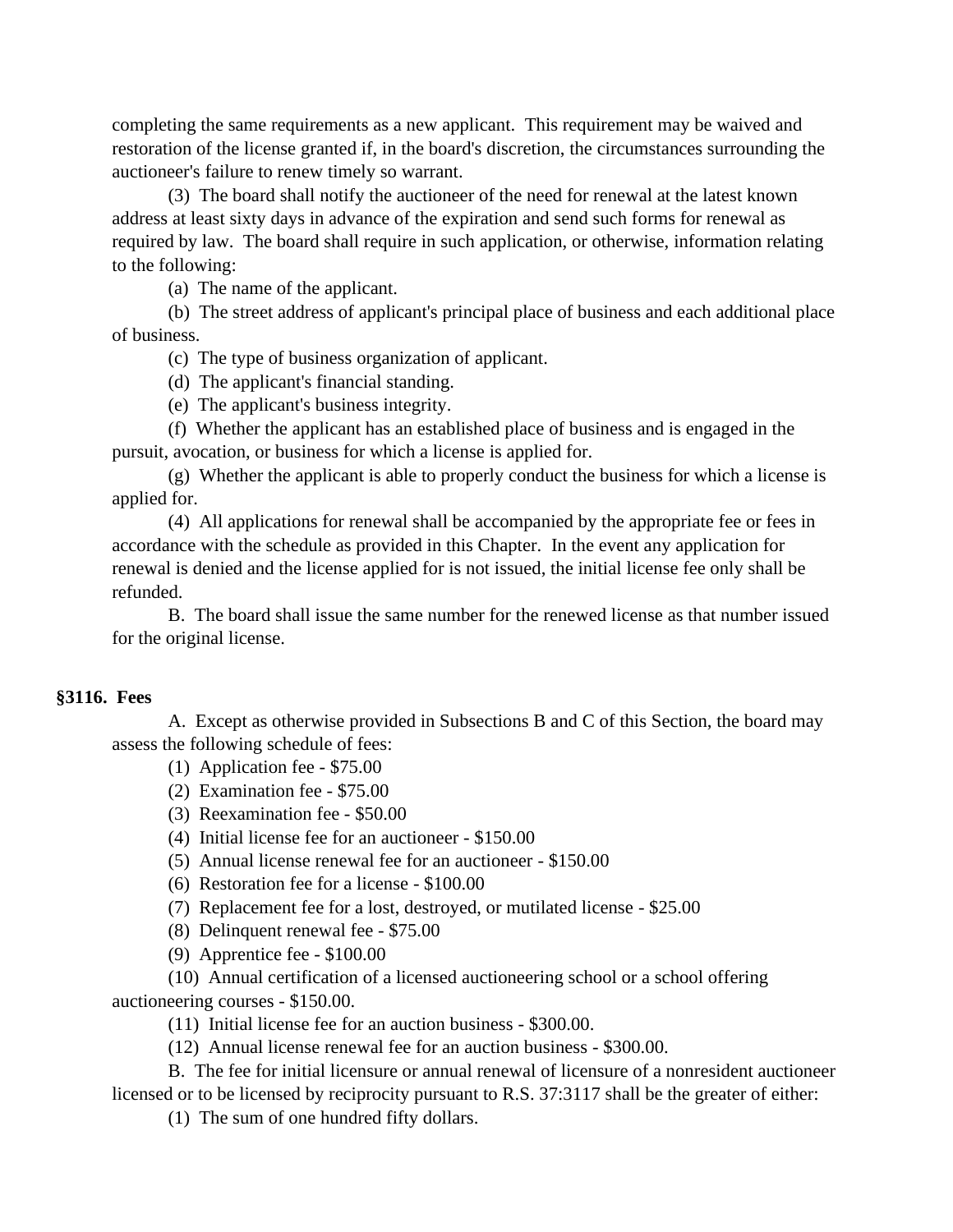(2) The amount of such fee assessed an auctioneer licensed in Louisiana for licensure by reciprocity in the licensing jurisdiction of such nonresident auctioneer.

C. The fee for initial licensure or annual renewal of licensure of an auction business owned by a nonresident auctioneer shall be the greater of either:

(1) The sum of three hundred dollars.

(2) The amount of such fee assessed an auction business owned by a Louisiana auctioneer in the licensing jurisdiction of such nonresident auctioneer.

D. All fees shall be paid by certified check or money order made payable to the board and shall not be refundable.

# **§3117. Reciprocity; licensure without examination**

A. A person holding a license to engage in auctions issued to him by a proper authority of a state, territory, or possession of the United States of America or the District of Columbia having licensing requirements comparable to Louisiana and who in the opinion of the board otherwise meets the requirements of this Chapter may upon application be licensed without further examination.

B. Nothing in this Section shall prevent the conduct of an auction in this state by a nonresident auctioneer from another licensing jurisdiction if such auctioneer is duly licensed by such other jurisdiction and the other jurisdiction through reciprocity permits a resident of this state who is an auctioneer duly licensed to conduct auctions in this state to conduct auctions in such other jurisdiction without being required to obtain a license in such other jurisdiction.

C. Notwithstanding any other provision of law to the contrary, no person duly licensed as an auctioneer in any other jurisdiction and temporarily present in this state shall conduct an auction in this state unless he acts in association with an auctioneer duly licensed in this state if the jurisdiction in which the nonresident auctioneer is licensed requires such an association with an auctioneer licensed in that jurisdiction before an auctioneer duly licensed in Louisiana may conduct an auction in that jurisdiction.

D. Every nonresident applicant for a license under this Chapter shall file with the board as part of the application for a license a written irrevocable consent that any cause of action growing out of any transaction subject to this Section may be commenced against the licensee in the proper court of any parish of this state in which the cause of action may arise or in which the plaintiff may reside by a service of process upon the board as the licensee's agent and stipulating and agreeing that such service of process shall be taken and held in all courts to be as valid and binding as if due service has been made upon the person according to the laws of this or any other state. Such instrument shall be in such form and supported by such additional information as the board may by rule require.

#### **§3118. Bond requirements**

A.(1) Except as otherwise provided in Paragraph (4) of this Subsection and in Subsection D of this Section, each applicant for licensure as a resident auctioneer, apprentice auctioneer, or auction business shall deliver to and deposit with the board at the time of application either the sum of ten thousand dollars in cash or a surety bond in the amount of ten thousand dollars. Such bond shall: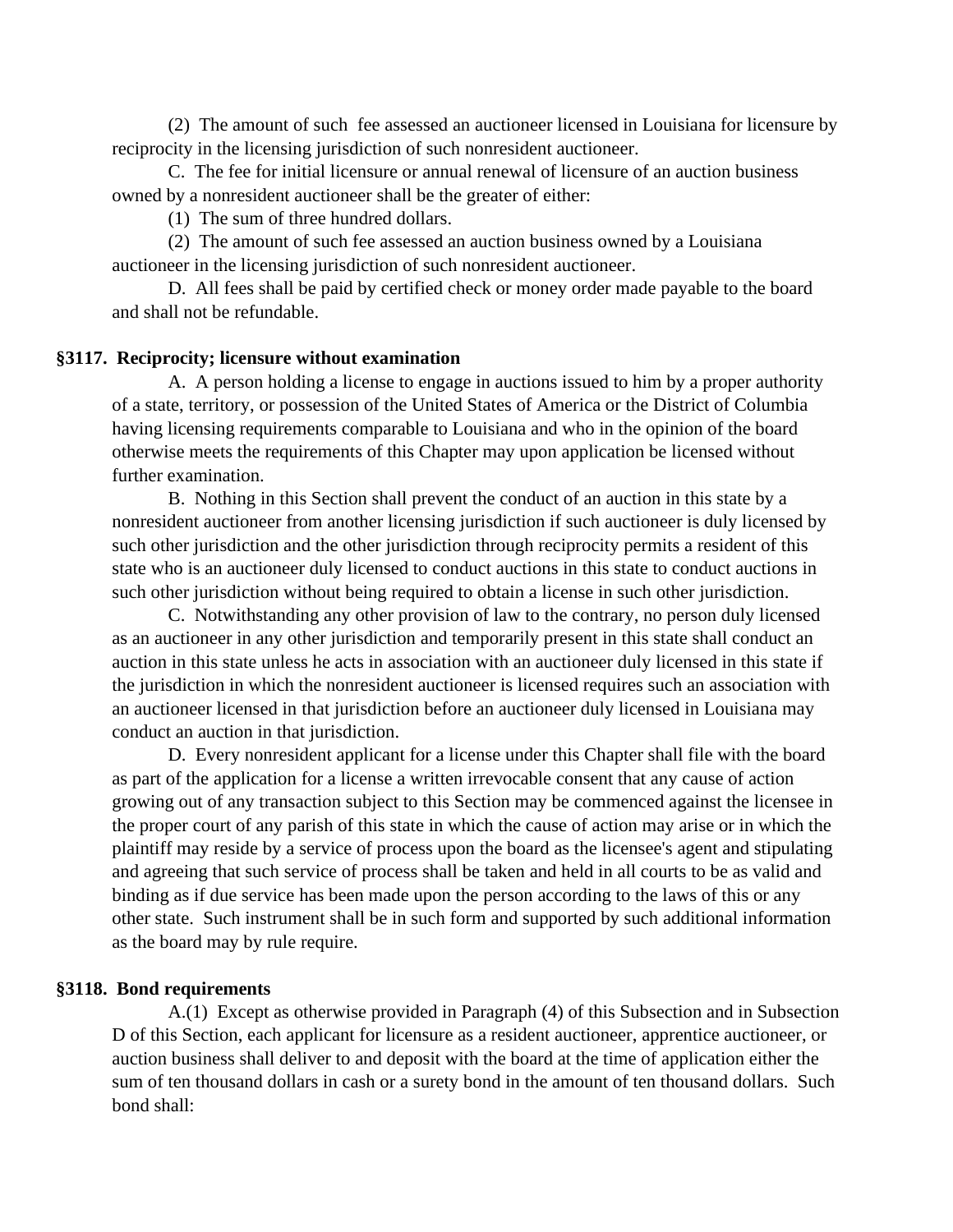(a) Be executed by the applicant as principal and by a surety company qualified to do business in the state as a surety.

(b) Be in a form approved by the board.

(c) Be conditioned upon compliance by the applicant with the conditions of any written auctioneer's contract made by such applicant in connection with a sale or auction in which he is a party.

(d) Be conditioned upon the assurance that the applicant shall not violate any provision of this Chapter or state law in the conduct of the business for which he is licensed.

(e) Be made payable to the board for the use, benefit, and indemnity of any person who suffers any loss as a result of a violation of this Chapter and for the proper disposition of all funds, taxes, and registration fees.

(f) Be for the period of licensure on a calendar year basis.

(2) The bond shall be maintained throughout the period of licensure. If the bond is canceled for any reason, the license shall be revoked as of the date of cancellation unless a new bond is furnished prior to that date.

(3) A new bond or a proper continuation certificate shall be delivered to the board at the beginning of each period of licensure. However, the aggregate liability of the surety in any one year shall not exceed the sum of the bond.

(4) A licensed resident auctioneer shall not be required to deposit with the board an additional cash amount or an additional surety bond upon application for licensure as an auction business.

B. The board may promulgate rules to require a cash deposit or surety bond not to exceed ten thousand dollars as a condition of reinstatement of a license revoked, canceled, suspended, or otherwise restricted pursuant to R.S. 37:3121.

C. The board may promulgate rules to require a cash deposit or surety bond not to exceed ten thousand dollars of a nonresident auctioneer either licensed in or conducting an auction in Louisiana under the reciprocity provisions of R.S. 37:3117 if a bond is required of a Louisiana auctioneer for licensure or the conduct of an auction in the licensing jurisdiction of such nonresident auctioneer.

D.(1) An auction business which is owned by a nonresident auctioneer shall, prior to being licensed by the board, post a surety bond in an amount which shall be the greater of either:

(a) Ten thousand dollars.

(b) The amount of the bond required of an auction business owned by an auctioneer

licensed in Louisiana in the licensing jurisdiction of such nonresident auctioneer.

(2) Such bond shall name the board as beneficiary.

### **§3120. Adoption of rules**

The adoption of any rule or regulation, guideline, substantive procedure, or code of conduct shall be subject to the provisions of the Administrative Procedure Act.

#### **§3121. Causes for nonissuance, suspension, revocation, or restrictions; fines; reinstatement**

A. The board may refuse to issue or may suspend, revoke, or impose probationary or other restrictions on any license issued under this Chapter for any of the following causes: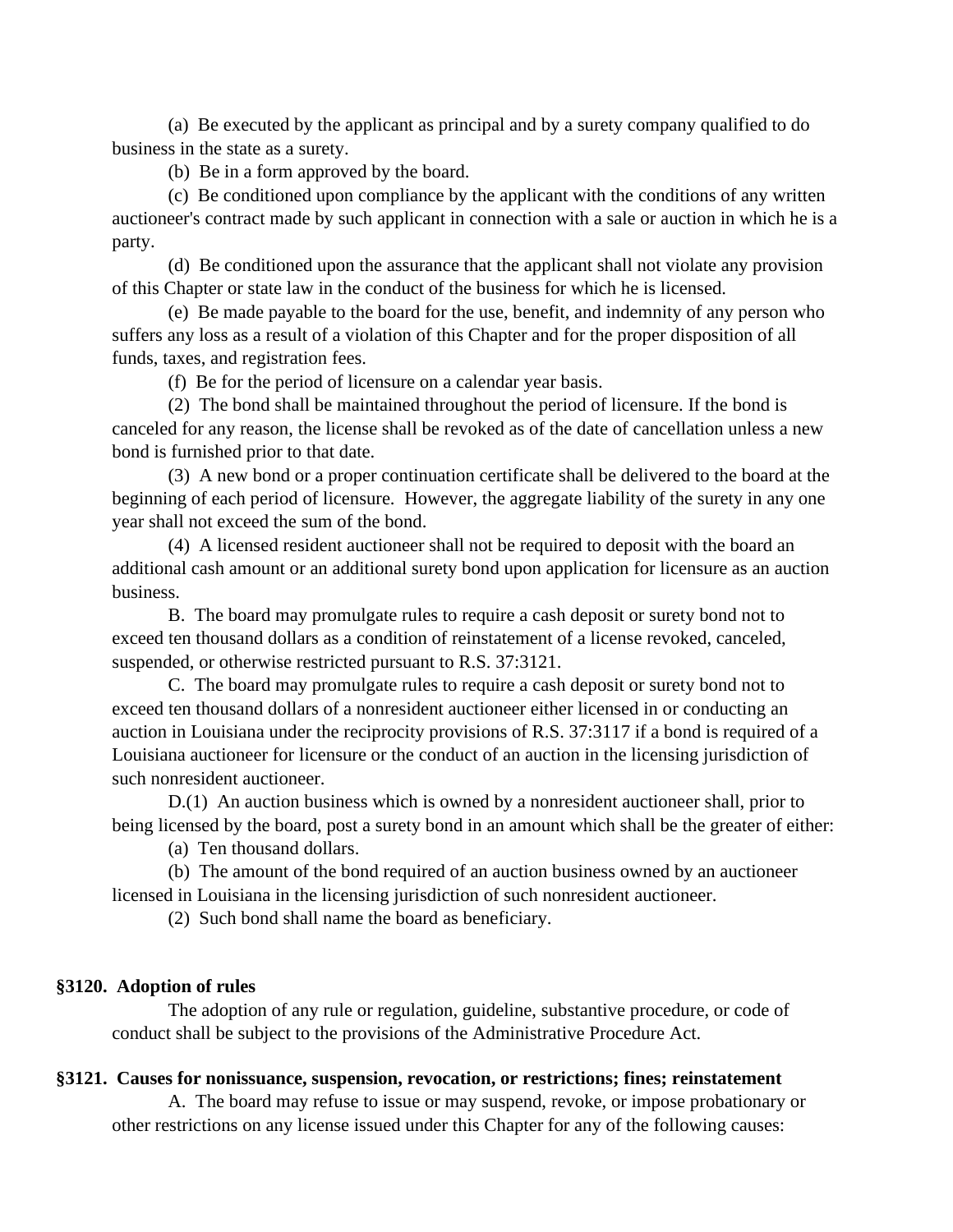(1) Conviction of a felony or entry of a plea of guilty or nolo contendere to a felony charge under the laws of the United States of America or of any state.

(2) Deceit or perjury in obtaining any certificate or license issued under this Chapter.

(3) Providing false testimony before the board.

(4) Efforts to deceive or defraud the public.

(5) Incompetency or gross negligence.

(6) Rendering, submitting, subscribing, or verifying false, deceptive, misleading, or unfounded opinions or reports.

(7) The refusal of the licensing authority of another state to issue or renew a license, permit, or certificate in that state or the revocation or suspension of or other restriction imposed on a license, permit, or certificate issued by such licensing authority.

(8) Aiding or abetting a person to evade the provisions of this Chapter or knowingly combining or conspiring with an unlicensed person or acting as an agent, partner, associate or otherwise, of an unlicensed person with intent to evade provisions of this Chapter.

(9) Violation of any provision of this Chapter or any rules or regulations of the board or rules of conduct promulgated by the board.

(10) Indebtedness to the state or to any municipal corporation for any tax as an auctioneer or for any license or commission that he has neglected to pay after final judgment has been rendered against him for it.

(11) Selling goods at an auction before the auctioneer or auction house has first entered into a written contract with the owner or consignor of the goods when the minimum price for such goods has been set or requested at a value above five hundred dollars.

(12) Failing for a period of seven calendar days after notice is given to make good a check which has been returned for insufficient funds (NSF check) or bank draft remitted to the owner or consignor of auctioned goods in settlement pursuant to R.S. 37:3125.

B. The board may require any auctioneer who has been charged with a complaint, or any citizen deemed to have raised a frivolous complaint before the board, to pay all costs of the board proceedings, including investigators', stenographers', and attorneys' fees.

C. Four concurring votes of the board shall be required for the revocation of any license. Four concurring votes shall be required for suspension of any license or the imposition of costs or fines in excess of five hundred dollars.

D. Any certificate or license suspended, revoked, or otherwise restricted by the board may be reinstated by majority vote of the board.

#### **§3122. Cease and desist order; injunctive relief**

A. In addition to or in lieu of the criminal penalties and administrative sanctions provided in this Chapter the board is empowered to issue an order to any person or firm engaged in any activity, conduct, or practice constituting a violation of any provision of this Chapter directing such person or firm to cease and desist from such activity, conduct, or practice. Such order shall be issued in the name of the state of Louisiana under the official seal of the board.

B. Upon a proper showing by the board that such person or firm has engaged in any activity, conduct, or practice proscribed by this Chapter, the court shall issue a temporary restraining order restraining the person or firm from engaging in unlawful activity, conduct, or practices pending the hearing on a preliminary injunction, and in due course a permanent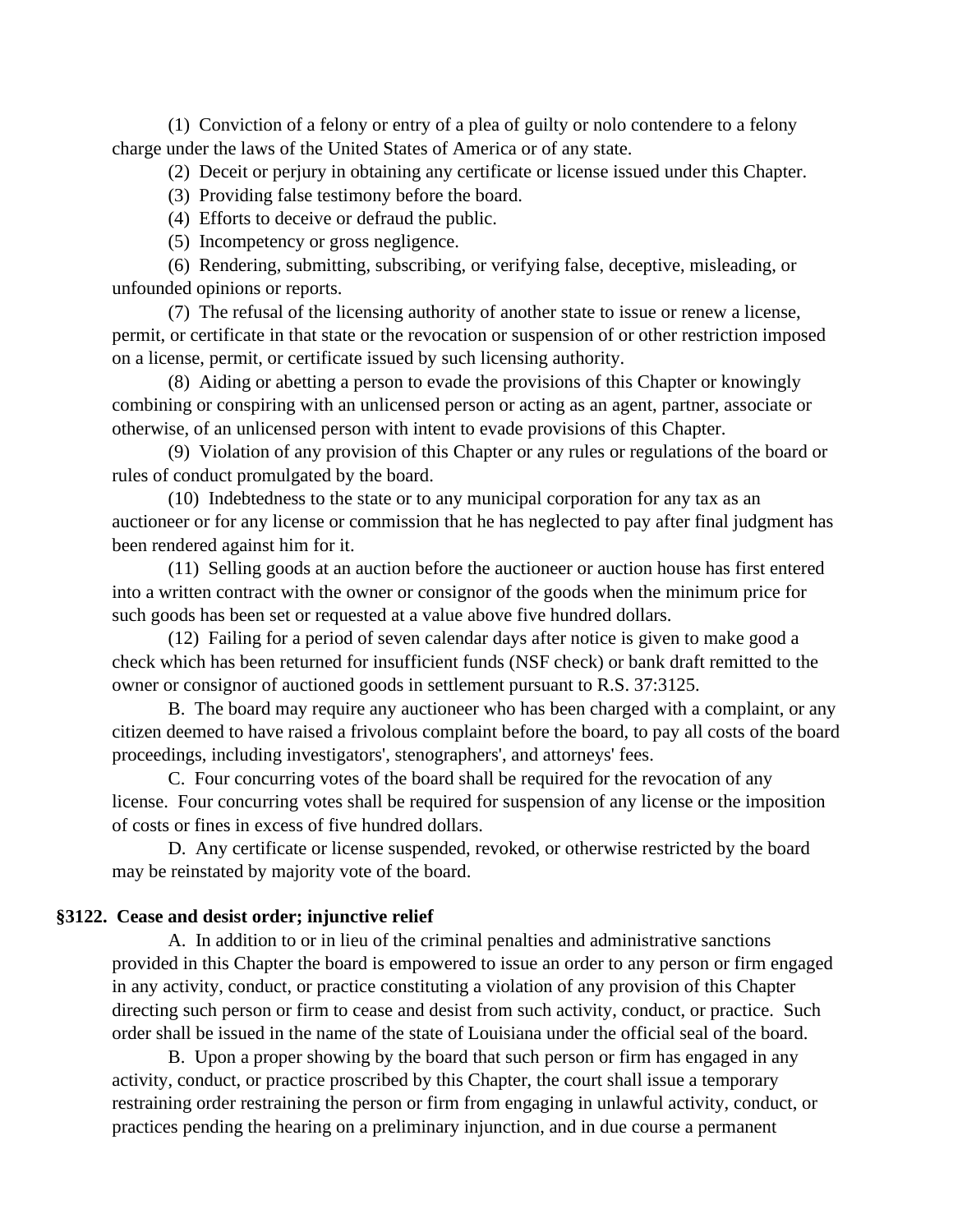injunction shall issue after hearing commanding the cessation of the unlawful activity, conduct, or practices complained of, all without the necessity of the board having to give bond as usually required in such cases. A temporary restraining order, preliminary injunction, or permanent injunction issued hereunder shall not be subject to being released upon bond.

C. If the person or firm to whom the board directs a cease and desist order does not cease and desist the proscribed activity, conduct, or practice within ten days from service of such cease and desist order by certified mail the board may cause to issue in any court of competent jurisdiction and proper venue a writ of injunction enjoining such person or firm from engaging in any activity, conduct, or practice proscribed by this Chapter.

#### **§3123. Violations; penalties**

A. Any person who engages in auctions without a valid license violates this Chapter.

B. Any person who violates any provisions of this Chapter or any rules and regulations adopted under its authority shall be fined not more than five hundred dollars or imprisoned not more than six months, or both, for each such violation. Each individual sale or act in connection with the conduct of an auction in violation of any provisions of this Chapter shall constitute a separate offense and violation of this Chapter.

## **§3124. Compensation of auctioneers**

A.(1) No auctioneer shall demand or receive a higher compensation for his services on judicial sales of immovable property made under order of court than a commission of seven percent on the amount of each adjudication made by him.

(2) On sales of succession property in which minors have an interest, property belonging to minors or in which they have an interest, and of property surrendered by insolvents made pursuant to an order or decree of any court of the state, the auctioneer shall not demand or receive a commission on each adjudication of more than four percent on the first ten thousand dollars and two percent on the excess. However, in cases where minors are interested, these lower rates shall be charged only on their proportionate share of the property, reserving to the auctioneer the right to receive the regular rate on the remainder of the interest involved.

(3) Upon sales of movables, the commission shall not be more than ten percent as to judicial sales.

B. On all sales made by the representative of a succession or syndic or an insolvent, there shall be a commission of no more than two percent.

C.(1) The auctioneer shall include in all advertisements, including but not limited to newspaper, radio, television, and brochures, the amount of any buyer's fee that will be charged.

(2) The auctioneer shall post in writing at the registration desk, in a conspicuous place, the amount of any buyer's fee.

(3) Upon opening an auction, the auctioneer shall verbally announce the amount of any buyer's fee, explain what the fee is, how such fee will be paid, and how the fee will work.

## **§3125. Payments and accounts**

 A. All funds derived from an auction sale paid to an auctioneer licensed in this state or to a person, corporation, firm or combination thereof which conducted the sale, shall be deposited in one or more identifiable bank accounts maintained in the state in which the auctioneer is situated and no funds belonging to the auctioneer shall be deposited therein except as follows: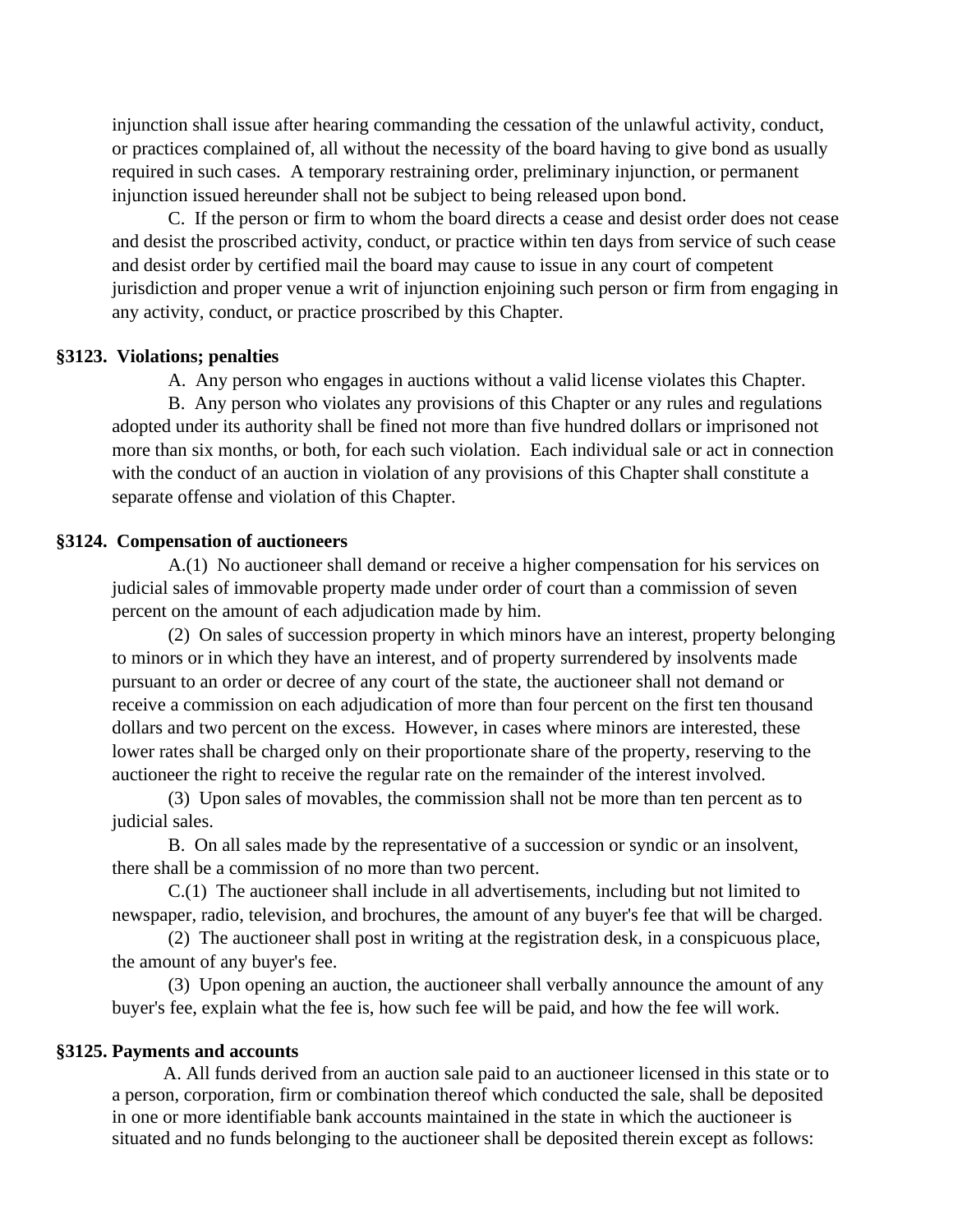(1) Funds reasonably sufficient to pay bank charges may be deposited therein.

 (2) Funds belonging in part to the person who employs the auctioneer and in part to the auctioneer must be deposited therein, but the portion belonging to the auctioneer may be withdrawn when due unless the right of the auctioneer to receive it is disputed by the person who employs the auctioneer, in which event the disputed portion shall not be withdrawn until the dispute is finally resolved.

 B. Every auctioneer shall pay the consignor within thirty days from the receipt of funds, or within sixty days from the date of sale at auction, whichever is lesser, or alternatively return to the consignor by that time, all property purchased but not yet paid for, except as provided in Paragraph (A)(2) of this Section, and render a full account of all sales and all property entrusted to him for sale by anyone employing his services whenever the owner of such money or property demands an accounting. Each auctioneer, surety on his bond, and auction house shall be liable in solido to the owner of goods thereof for all money and property coming into the auctioneer's hands or the hands of the auction house which is unaccounted for.

#### **§3128. Production of mortgage certificates**

No immovable property shall be sold by public auction without the production and reading by the auctioneer of a certificate of mortgages and encumbrances against the property offered. No such certificate is necessary in extrajudicial sales.

### **§3129. Shills**

A. No person acting as auctioneer shall purchase, either directly or indirectly, any property at a sale made by him except as provided in R.S. 37:3130. Any such sale is null.

B. No person shall act at any auction sale as bidder or what is commonly known as "capper," "booster," or "shill" or place or offer to place any false bids or offer to buy or pretend to buy any property sold or offered for sale by auction.

C. Nothing in this Part shall be construed to prohibit the taking of bids in any auction sale by telephone or by other electronic means.

#### **§3130. Absentee bidder; consignor or property owner; public notice required**

Notwithstanding any provision of this Chapter to the contrary, an auctioneer may bid on behalf of an absentee bidder for the protection of a consignor or owner of property sold or offered for sale at an auction. Prior to the commencement of the auction, the auctioneer shall provide public notice of the right and intention of the auctioneer to bid by printing such notice in the auction catalogue, other printed matter on the auction, or any newspaper advertisements publicizing the event or by announcing at the opening of the auction the intention to bid. In addition to the requirement for prior notice of intention of the auctioneer to bid as provided herein, written notice of the intention of the auctioneer to bid at an auction shall be openly displayed on the auction premises during the auction. Failure to provide this notice or to make the announcement shall nullify the sale.

#### **§3131. Property struck off to highest bidder**

All property sold at auction shall in all cases be struck off to the highest bidder except such as may be limited. When the owner or any person employed by him is the highest bidder, he is subject to the same duties as if the property had been struck off to any other person.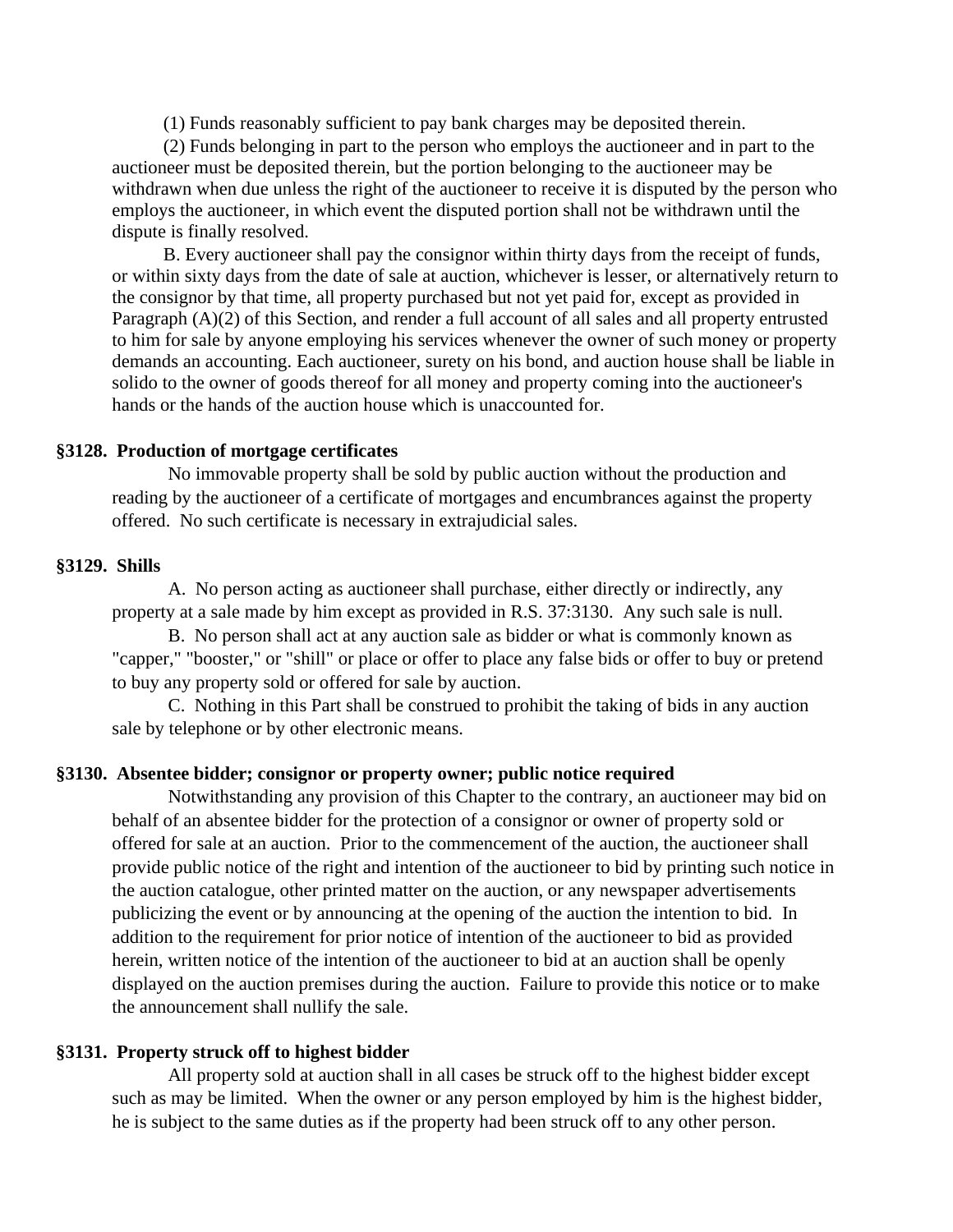# **§3132. Representation as to quality and price**

At all such sales by auction any licensee shall at all times truly and correctly represent to the public attending the auction the actual facts in respect to the quality and manufacture of the items being offered for auction. It shall be a violation of this Chapter for any licensee hereunder to place what is popularly known in the trade as fictitious price tags on items sold at any such auction.

# **§3133. Conduct of auction**

At any auction to be conducted pursuant to this Chapter, the auctioneer, prior to offering the goods for sale, shall announce in a loud, clear voice the identifying inventory number of each article and shall again immediately after it is sold announce its identifying number and state the amount for which the item is sold. No auctioneer shall sell or offer for sale at any such sale by auction any goods, wares, or merchandise that have been falsely described or concerning which any untruthful statement has been made as to the character, quality, kind, description, or cost.

# **PART III. LIVESTOCK AUCTIONEERS**

# **§3134. Livestock auctioneers**

 The provisions of this Chapter shall not apply to and the board shall not have jurisdiction over auctioneers who are engaged in the auction business exclusively as an employee or agent of a Louisiana livestock market which is regulated by the Louisiana Board of Animal Health and who are registered with that board as required by R.S. 3:571.

# **PART IV. ADVERTISING AUCTION SALES**

# **§3140. Statement in proces verbal of manner, time, and place of making advertisement**

In all auction sales made by sheriffs, auctioneers, or others authorized to sell at public auction that are required by law to be preceded by advertisement, the officer making the sale in his proces verbal or act of sale shall state the manner, time, and place of making the advertisements. This statement shall be proof of the manner, time, and place of making the advertisement.

# **§3141. Information required in advertisement**

Any licensed auctioneer who advertises to hold or conduct an auction shall indicate in such advertisement his name, business addresses, license number, and such other reasonable information as may be required by rule.

# **§3142. Sale as prima facie evidence of legal advertisement**

When any question arises out of any public sale made by any person authorized to sell at public auction and the sale was required by law to be preceded by advertisements, the sale being proved, shall be prima facie evidence that the legal advertisements were regularly made.

# **§3143. Failure to advertise; liability for damages**